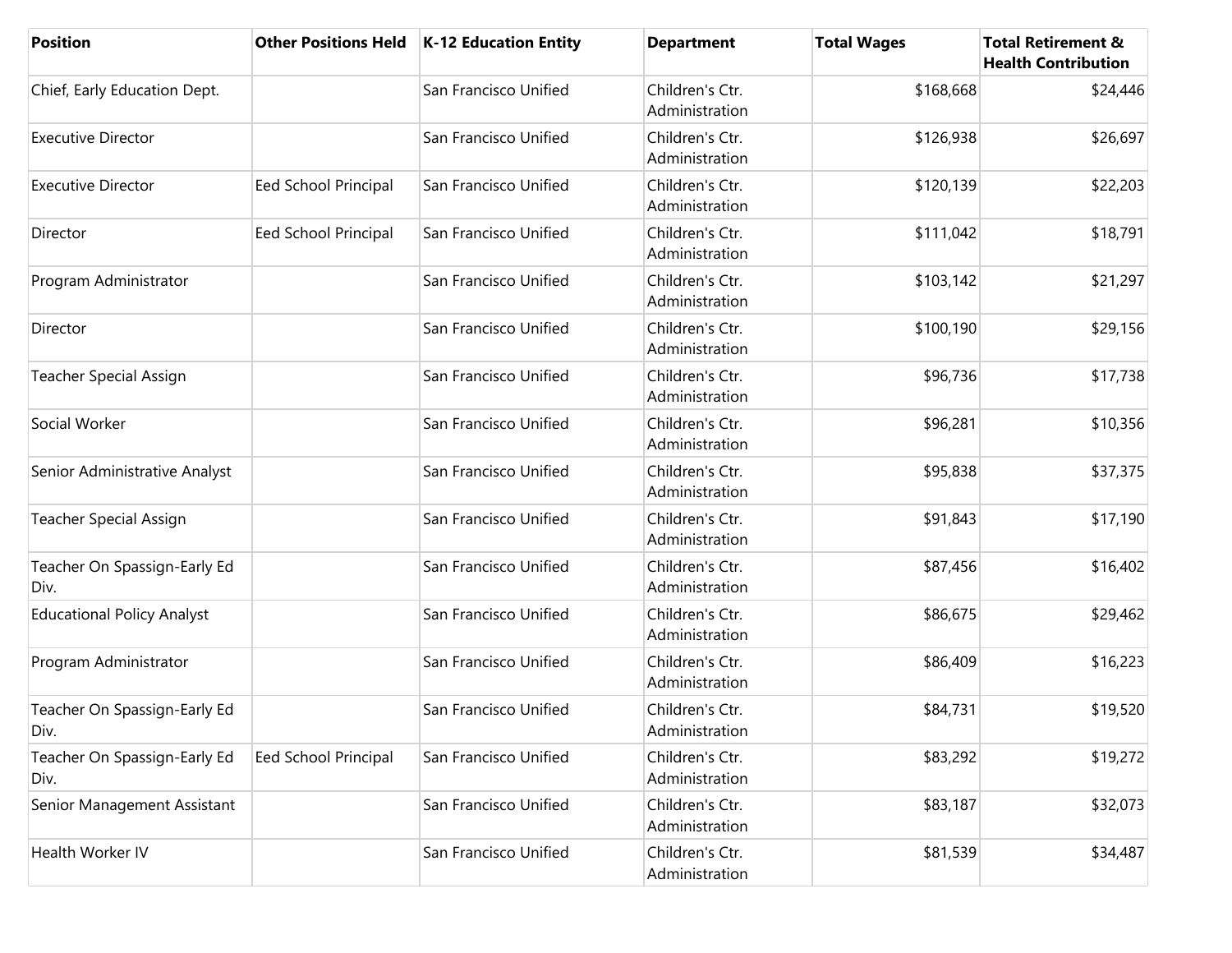| Teacher Special Assign                   |                     | San Francisco Unified | Children's Ctr.<br>Administration | \$79,597 | \$11,669 |
|------------------------------------------|---------------------|-----------------------|-----------------------------------|----------|----------|
| Teacher On Spassign-Early Ed<br>Div.     |                     | San Francisco Unified | Children's Ctr.<br>Administration | \$78,262 | \$15,351 |
| <b>Teacher Special Assign</b>            |                     | San Francisco Unified | Children's Ctr.<br>Administration | \$76,163 | \$15,109 |
| Teacher On Spassign-Early Ed<br>Div.     |                     | San Francisco Unified | Children's Ctr.<br>Administration | \$76,064 | \$15,804 |
| R37 Eed Family Support Special           |                     | San Francisco Unified | Children's Ctr.<br>Administration | \$73,061 | \$10,567 |
| R37 Eed Family Support Special           |                     | San Francisco Unified | Children's Ctr.<br>Administration | \$73,060 | \$7,882  |
| R37 Eed Family Support Special           |                     | San Francisco Unified | Children's Ctr.<br>Administration | \$73,004 | \$7,882  |
| Teacher On Spassign-Early Ed<br>Div.     |                     | San Francisco Unified | Children's Ctr.<br>Administration | \$71,856 | \$14,748 |
| Teacher On Spassign-Early Ed<br>Div.     |                     | San Francisco Unified | Children's Ctr.<br>Administration | \$71,285 | \$15,381 |
| <b>Teacher Special Assign</b>            |                     | San Francisco Unified | Children's Ctr.<br>Administration | \$70,119 | \$15,160 |
| <b>Teacher Special Assign</b>            |                     | San Francisco Unified | Children's Ctr.<br>Administration | \$65,263 | \$14,092 |
| R37 Eed Family Support Special Manager I |                     | San Francisco Unified | Children's Ctr.<br>Administration | \$65,181 | \$8,759  |
| Nurse                                    |                     | San Francisco Unified | Children's Ctr.<br>Administration | \$60,494 | \$11,199 |
| <b>Teacher Special Assign</b>            |                     | San Francisco Unified | Children's Ctr.<br>Administration | \$59,532 | \$5,741  |
| Senior Management Assistant              |                     | San Francisco Unified | Children's Ctr.<br>Administration | \$58,761 | \$21,292 |
| Senior Clerk Typist                      |                     | San Francisco Unified | Children's Ctr.<br>Administration | \$58,640 | \$30,440 |
| Senior Clerk Typist                      | Senior Clerk Typist | San Francisco Unified | Children's Ctr.<br>Administration | \$58,381 | \$14,548 |
| Health Worker II                         |                     | San Francisco Unified | Children's Ctr.<br>Administration | \$58,136 | \$27,907 |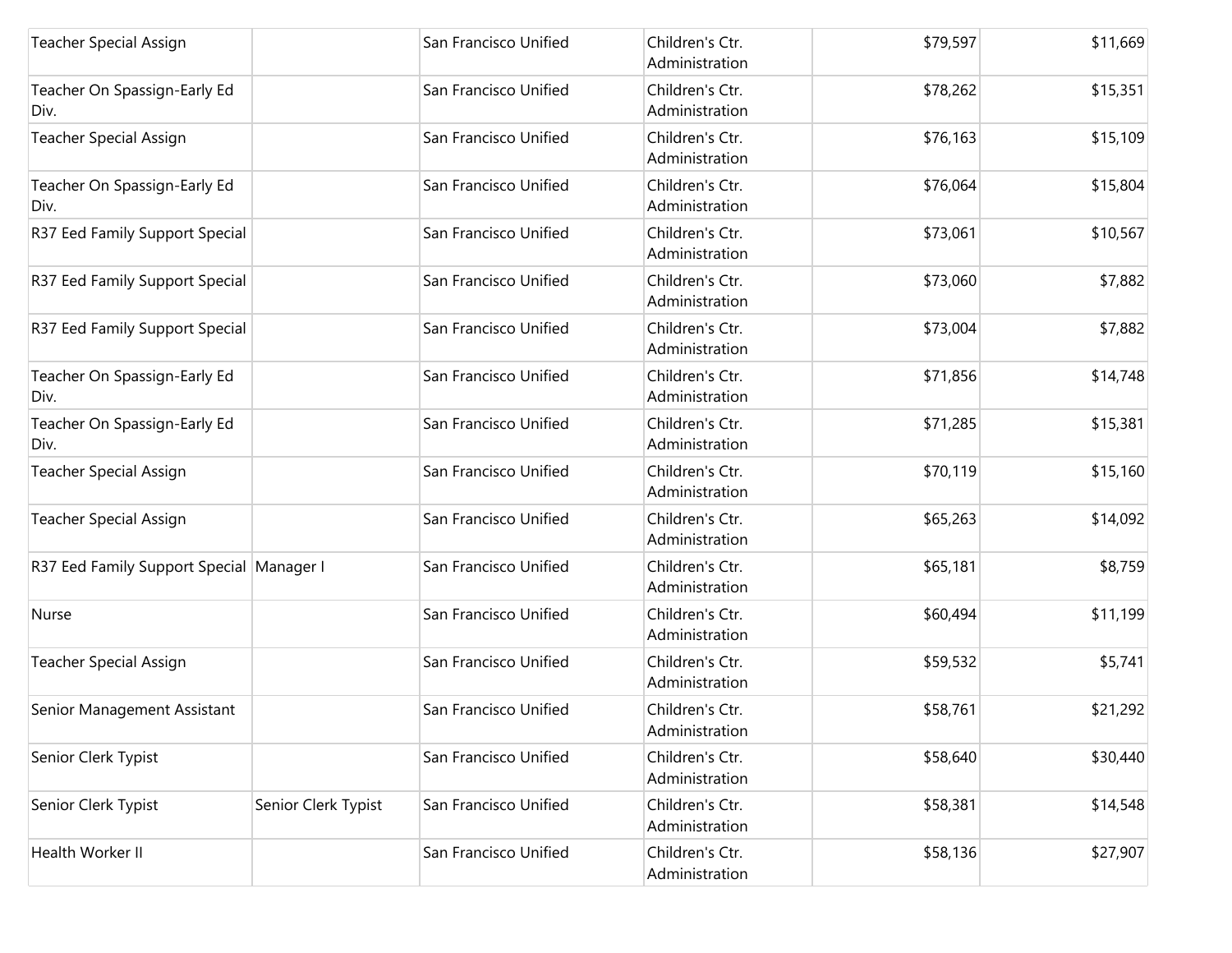| Senior Clerk Typist                   |                                              | San Francisco Unified | Children's Ctr.<br>Administration | \$57,807 | \$30,414 |
|---------------------------------------|----------------------------------------------|-----------------------|-----------------------------------|----------|----------|
| Senior Clerk Typist                   |                                              | San Francisco Unified | Children's Ctr.<br>Administration | \$56,507 | \$28,818 |
| Senior Clerk Typist                   |                                              | San Francisco Unified | Children's Ctr.<br>Administration | \$54,556 | \$28,017 |
| <b>Account Clerk</b>                  |                                              | San Francisco Unified | Children's Ctr.<br>Administration | \$54,203 | \$24,706 |
| Clerk Typist                          |                                              | San Francisco Unified | Children's Ctr.<br>Administration | \$53,542 | \$21,272 |
| Children Center Houseparent           |                                              | San Francisco Unified | Children's Ctr.<br>Administration | \$52,960 | \$20,979 |
| Senior Clerk Typist                   |                                              | San Francisco Unified | Children's Ctr.<br>Administration | \$52,509 | \$29,922 |
| Child Center Assistant<br>Houseparent |                                              | San Francisco Unified | Children's Ctr.<br>Administration | \$52,113 | \$28,662 |
| Senior Clerk Typist                   |                                              | San Francisco Unified | Children's Ctr.<br>Administration | \$50,680 | \$29,504 |
| Senior Clerk Typist                   |                                              | San Francisco Unified | Children's Ctr.<br>Administration | \$50,550 | \$27,030 |
| Senior Clerk Typist                   |                                              | San Francisco Unified | Children's Ctr.<br>Administration | \$49,153 | \$19,977 |
| R37 Eed Family Support Special        |                                              | San Francisco Unified | Children's Ctr.<br>Administration | \$48,230 | \$4,953  |
| Senior Clerk Typist                   | Child Develop.-<br>Inst/Aide Program         | San Francisco Unified | Children's Ctr.<br>Administration | \$48,049 | \$15,758 |
| Child Center Assistant<br>Houseparent | <b>Child Center Assistant</b><br>Houseparent | San Francisco Unified | Children's Ctr.<br>Administration | \$47,994 | \$26,328 |
| Teacher On Spassign-Early Ed<br>Div.  |                                              | San Francisco Unified | Children's Ctr.<br>Administration | \$47,076 | \$11,177 |
| Child Center Assistant<br>Houseparent | <b>Child Center Assistant</b><br>Houseparent | San Francisco Unified | Children's Ctr.<br>Administration | \$44,496 | \$24,443 |
| Senior Clerk Typist                   |                                              | San Francisco Unified | Children's Ctr.<br>Administration | \$43,350 | \$4,395  |
| <b>Teacher Special Assign</b>         |                                              | San Francisco Unified | Children's Ctr.<br>Administration | \$38,642 | \$7,947  |